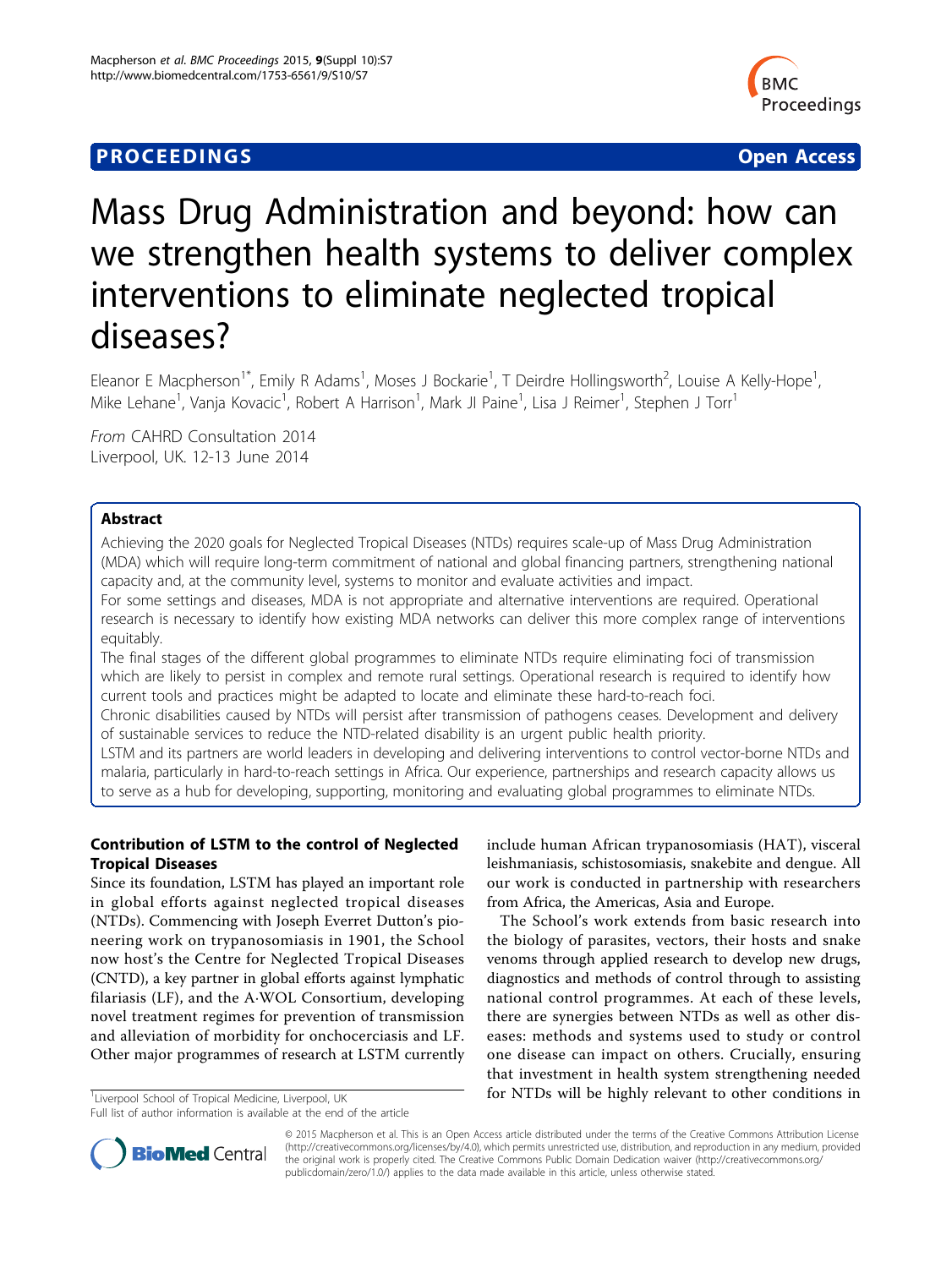need of health system strengthening to improve health. These synergies extend beyond NTDs, especially to malaria, another important area of health research and delivery at LSTM.

Recognising and exploiting these synergies relies on collaboration between national programmes, communities, international organisations, clinicians, scientists, private companies and policy makers. LSTM's history, partnerships and programmes means that it is uniquely well placed to serve as a nexus to support a truly integrated global programme to eliminate NTDs.

#### Where are we?

Many of the global programmes working against NTDs currently rely largely on mass drug administration (MDA) of preventive chemotherapies (e.g., schistosomiasis, onchocerciasis, lymphatic filariasis, soil-transmitted helminths) and active detection and treatment of cases (leishmaniasis, Gambian sleeping sickness). With the notable exception of antivenom to treat snakebite, drugs are currently donated by the pharmaceutical industry, and in the case of MDA programmes distributed to local communities via national public health supply chains and volunteer community drug distributors.

The scale of the MDA programmes is exemplified by the Global Programme to Eliminate Lymphatic Filariasis (GPELF) which delivered a combination of albendazole with either ivermection or diethylcarbamazine citrate to 539 million people in 53 countries in 2011 [[1\]](#page-4-0). Despite these enormous achievements of this global programme against LF progress is fragmented [\[2,3](#page-4-0)]. On the one hand, nine countries no longer require MDA and 12 have moved to post-MDA surveillance. On the other hand, 17 of the 34 endemic countries in Africa have yet to start [\[4](#page-4-0)].

#### Achieving the 2020 goals Priorities for MDA-diseases

To meet the 2020 goals, operational and implementation research is needed to optimise the scale up of cost-effective and sustainable strategies, especially in fragile and post-conflict countries where health systems are often weak and overburdened (see CAHRD paper HS HR FCAS). Priorities include (i) securing long-term commitment of national and global financing partners, (ii) improving the supply chain of medicines, (iii) strengthening national capacity to implement MDA at the community level and (iv) establishing national systems to monitor and evaluate the activities and impact of national programmes [\[4](#page-4-0)].

#### Priorities for Non-MDA diseases

MDA will not be adequate for a variety of diseases and settings [[5-7](#page-4-0)]. New tools and strategies are being developed to address these limitations (see CAHRD paper NTD Tools). These include use of (i) Doxycycline in place of ivermectin in areas where onchocerciasis and loiasis are coendemic [\[7](#page-4-0)], (ii) delivery and development of affordable and safe antivenoms with region-wide efficacy [[8\]](#page-4-0), (iii) interventions to address the social determinants of health including improved sanitation to enhance efforts against schistosomiasis and soil-transmitted helminths, (iv) rapid diagnostic tests (RDTs) and orallydelivered drugs (for stage 2 treatment) to improve the ability of health centres to diagnose and treat human African trypanosomiasis and (v) environmental interventions and vector control to benefit groups that drugbased strategies cannot reach.

#### Role of vector control

Adding vector control to the current drug-based methods will not only complement current approaches but accelerate overall progress against NTDs [\[9](#page-4-0)]. First, attacking the vector and parasite simultaneously reduces the overall reproductive number. Second, several methods of vector control act against multiple vectors: bednets and indoor residual spraying impact on indoor-biting mosquitoes, triatomine bugs and sandfly, the vectors of malaria, LF and Chagas disease; treatment of livestock with insecticides impacts on tsetse flies, the vectors of sleeping sickness, as well as livestock-biting species of mosquito and sandfly.

#### Strengthening health systems

Third, improvements in the capacity of a health centre to diagnose and treat one disease may improve its overall ability to detect and treat other diseases. Against these benefits, provision of services for the treatment and control of NTDs requires dedication of resources and delivering a more complex range of interventions may be challenging for often overburdened health systems to deliver. Adding vector control to the services delivered by, say, a district-level health authority may be particularly difficult, especially where novel methods are being promoted, e.g. use of baits to attract and kill vectors rather than bednets or house spraying. How can health systems be strengthened to deliver complex interventions?

Recent research undertaken by the CNTD suggests a way forward [[10](#page-4-0)]. Njelesani et al. (2014) developed a set of monitoring and evaluation tools to determine the capacity of laboratory systems by analysing, institutions, national governments and international agencies [[10](#page-4-0)] (see CAHRD paper HS Capacity). This approach highlights the strengths and limitations of not only a particular laboratory system but how its function is influenced by the wider enabling environment. This analytical approach can be broadened to evaluate and strengthen national systems (laboratories, vector control departments, mapping departments) that are essential components of an integrated NTD control programme.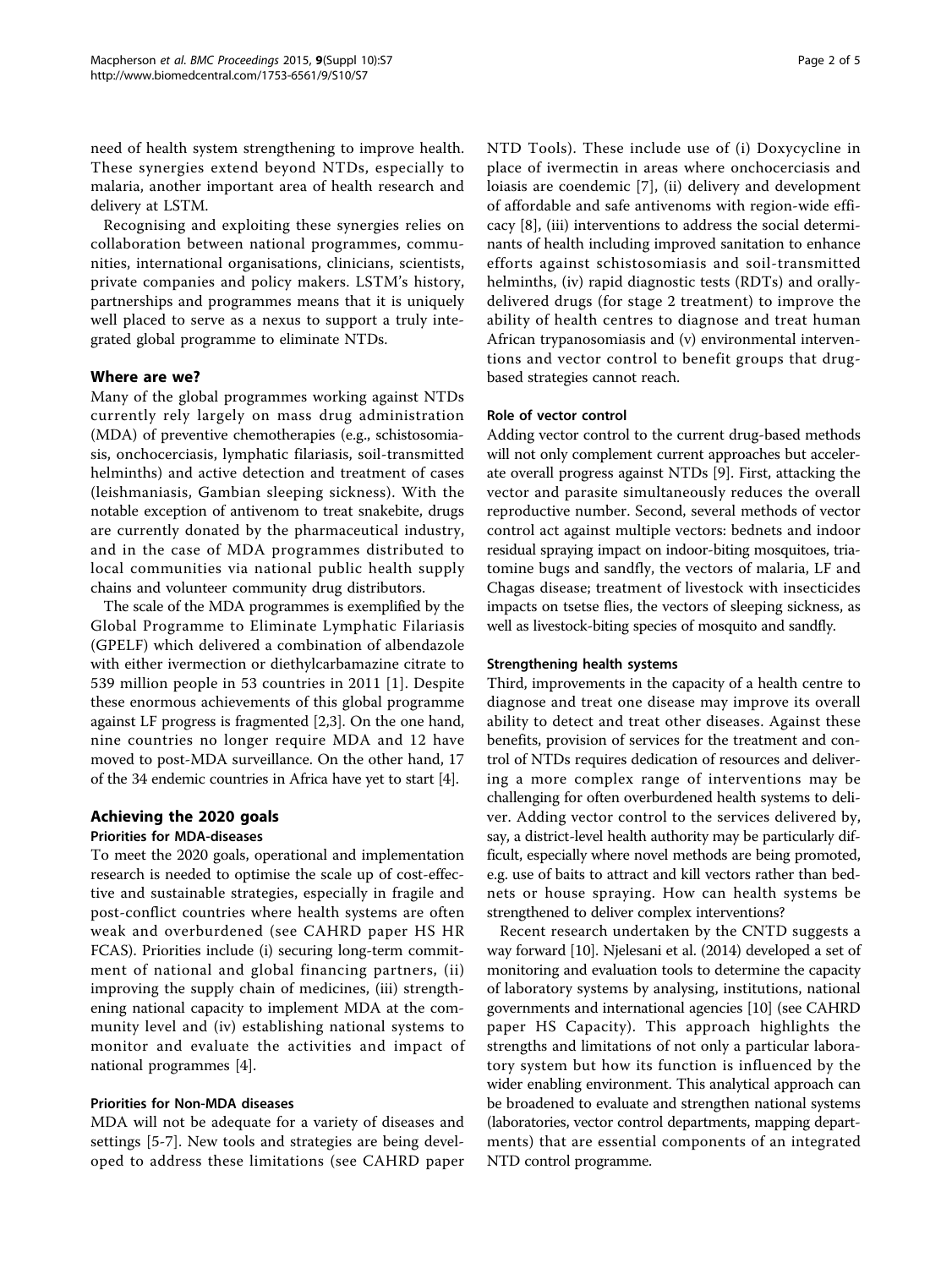The shift from MDA to a more integrated approach, combining interventions against the parasite and vector, means that programmes to eliminate NTDs and malaria are likely to be similar. Indeed, vector control methods used against mosquito-borne diseases such as malaria, LF and dengue (i.e., insecticide-treated bednets, indoorresidual spraying, larval source management) may be identical. Closer collaborations between institutions working to control NTDs and malaria will facilitate sharing of experiences and resources and allow us to realise emerging synergies between interventions directed against NTDs and malaria, especially for disease such as LF in Africa which is largely transmitted by the same vector species [[11-13\]](#page-4-0).

#### Beyond 2020

Leading up to 2020, the different global programmes working against NTDs will need to comprise a wider range of interventions applied over a greater area, particularly in sub-Saharan Africa. Assuming that efforts to increase funding, capacity and implementation are successful, then the global burden disease of NTDs will decline and with this the scale of MDA. However, two areas will assume increasing importance: management of disability and eliminating the last bastions of NTD.

#### Management of disability

Millions of people live with chronic debilitating, disabling, and disfiguring conditions as a consequence of NTD infection [[14](#page-4-0),[15\]](#page-4-0). Once they become infected or envenomed, there is often little that can be done to reverse this debility. Global commitments have highlighted the importance of alleviating suffering and providing support for those infected with NTDs [[1\]](#page-4-0). However, there has been significantly less progress made establishing clinical and social programmes to provide this support. For example in 2008, despite an estimated 40 million individuals living with LF, only 29 of the 82 endemic countries covered by GPELF at the time reported that they had commenced morbidity management programmes [[16\]](#page-4-0).

Even if NTD elimination targets are achieved, millions of women, men and their carers will continue to require clinical and social support including snakebite victims suffering the chronic, typically irreversible, physically and psychologically disabling effects of envenoming. Developing and implementing effective and sustainable models of services to reduce the impacts of the physical and mental disabilities caused by NTDs is an urgent public health priority. There will also be important lessons and synergies from non-communicable diseases such as asthma (see CAHRD paper LH Cough). Considering ways to integrate services including morbidity management programmes into existing community-based approaches will be important when delivering any new services (from drugs, vector control, diagnostics or social support) within affected community. CNTD has recently piloted new innovative community-based tool using mobile phone technology for collecting and mapping cases of LF. Preliminary results are excellent and the work will be expanded across their 12 focus countries and include additional aspects of health information and service delivery.

#### Eliminating hard-to-reach foci

Progress towards the elimination of NTDs will be patchy. For instance, progress will be slower in areas affected by conflict or geographical features (e.g., mountainous regions, extensive swamps, dense forest) that hamper delivery of interventions [\[17,18](#page-4-0)]. Persistence of disease in these regions will pose two important threats to efforts against NTDs.

First, residual foci can act as a source of parasites that can spill into areas from which the disease has been eliminated; this risk is especially serious for vector-borne diseases and zoonoses where vectors and reservoir hosts are mobile. Second, the persistence of diseases foci can contribute to institutional, funding and community fatigue, especially as elimination is expensive and/or and the disease burden is small relative to other health priorities – snakebite being a particularly pertinent example [[19](#page-4-0)]. Hence the challenge facing NTD endemic countries in the 2020s will shift from scaling up standard interventions to delivering a complex suite of interventions, which may include chemotherapy, environmental management, vector control in hard-to-reach places [[17\]](#page-4-0).

The delivery of these interventions will require participation and engagement by communities affected by these diseases, and continued donor and partnership support. Spatial modelling of bednets in DRC found significantly low intervention coverage in rural remote areas, with minimal access to main cities and transport networks [[17](#page-4-0)]. This study highlights the important gaps in coverage and the geographical factors driving them. Similar studies would assist efforts against other NTDs.

It is important that the difficulties of the 'last mile' are anticipated and solutions established before persistent foci lead to either re-emergence of disease or fatigue. There are three elements to tackling this problem: (i) rapid identification and monitoring of persistent or reemerging foci, (ii) delivery of interventions to contain and ultimately eliminate the foci and (iii) maintaining the support of communities, governments and global partners. The requisite tools are already in use or will be available by 2020 [[9,13\]](#page-4-0). Here we outline research concerned with delivering strategies to identify and eliminate foci in hard-to-reach settings.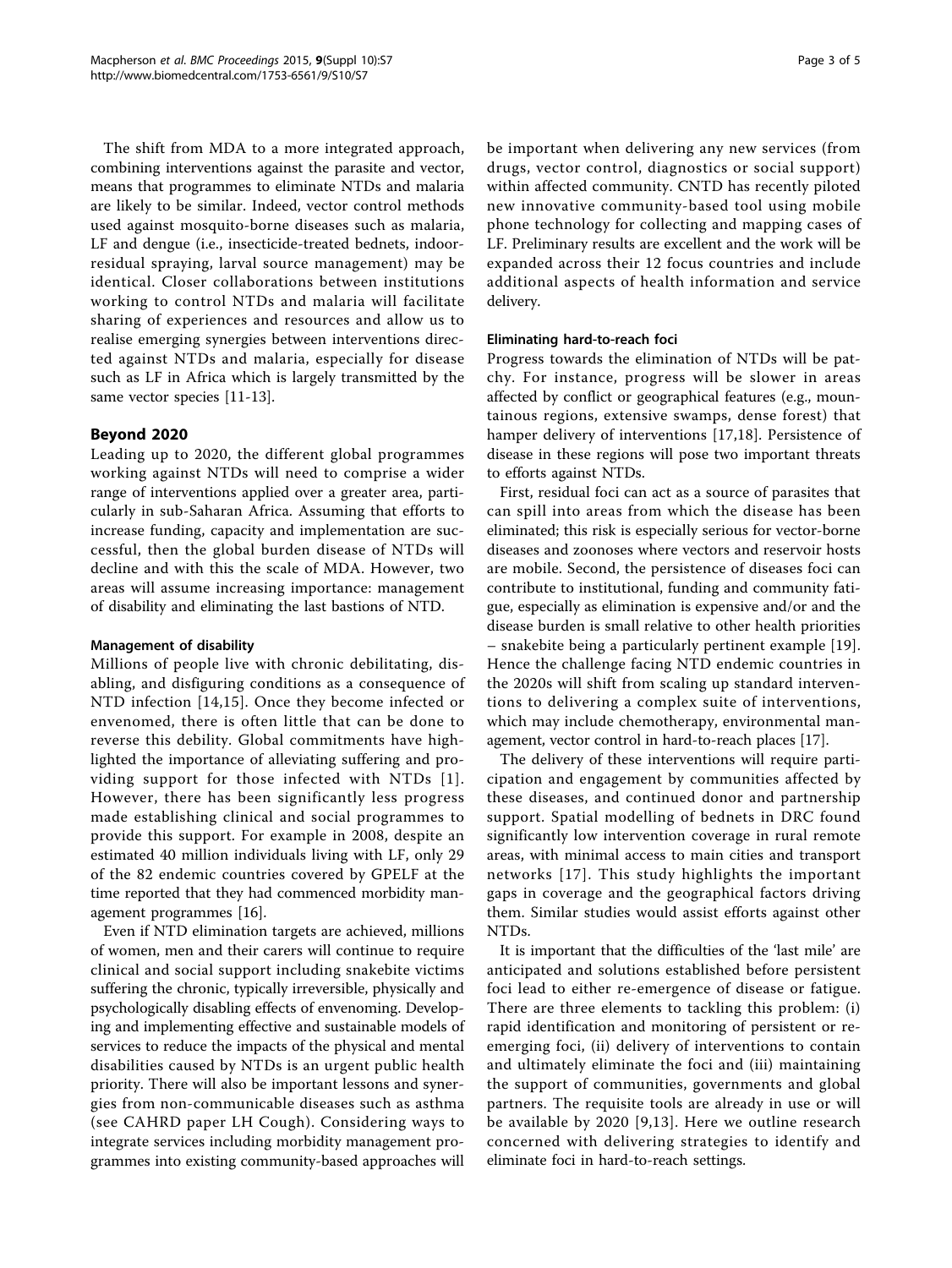#### Identifying foci

Current research is producing a rich source of data and tools to map diseases, vectors, environmental and demographic factors [[17,18,20](#page-4-0)]. These tools can provide the basis of early-warning systems to identify sites where disease may persist and hence guide monitoring activities. Such an early-warning system could be operated by an international programme [\[21](#page-4-0),[22](#page-4-0)] working in partnership with national health systems, making best use of new remote sensing products and practices as they emerge, and in recognition that a focus threatens neighbouring regions and countries [[9](#page-4-0)]. Some risk factors will be spatially and/or temporally stable (e.g. impact of altitude on the bionomics of vectors and parasites), seasonal (e.g., rainfall, temperature) or unpredictable (fragility and conflict). Local communities could play an important role in early warning systems; they will be the first witnesses of resurgences. Research and development will be required to develop robust systems to integrate these data into an overall early warning and establish systems to provide national health systems with appropriate warnings, building on existing global early warning systems for health such as GOARN (Global Outbreak Alert and Response Network) GLEWS (Global Early Warning System).

Guided by a global early warning system, national and local health systems and local communities will provide the basis for monitoring disease. Research will identify how RDTs and innovative monitoring systems (e.g., xenomonitoring vectors and reservoir hosts if appropriate) can be routinely used at sentinel sites, and how data from these can be rapidly disseminated to national and global centres. Information systems between sentinel sites and the early warning system will allow rapid updating of risk assessments [\[13\]](#page-4-0).

Innovations will all need to be considered in terms of their introduction, acceptability and adherence by those affected communities [[23\]](#page-4-0). They will also need to be considered in terms of how they will be delivered within health systems. Strategies for partnership and engagement with affected communities will need to be developed and tailored to the contexts in which they are delivered.

#### Containing and eliminating foci

A flexible and integrated approach will be required to eliminate the last bastions of disease. For example, persistent human African trypanosomiasis foci in West Africa are associated with the difficulties of reaching people living in extensive mangrove swamps [[24\]](#page-4-0). Operational research conducted in these particular settings will be required to identify how communities might be reached.

It seems likely that some foci will persist or re-emerge as a direct result of local economic or socio-political factors. Well-resourced professional response teams could provide a means of containing outbreaks and then provide the basis of a team to re-establish local capacity.

#### Maintaining momentum

The endgame is likely to be protracted and maintaining the support and engagement of international partners, governments and communities is crucial. The African Programme for Onchocerciasis Control (APOC) as well as the GPELF use a community-directed strategy for the distribution for MDA, which is vital to the success of both programmes [[25](#page-4-0)-[27](#page-4-0)]. Understanding how to continue to empower and engage communities will be essential to ensure momentum at the community-level is maintained during the endgame. Research using both qualitative (interviews with key informants, focus group discussions with communities) and quantitative (Knowledge Attitudes and Practice surveys) methods with community members and key informants will help inform the best strategies to reach the elimination goals.

#### Conclusions

In the lead up to 2020, there is a pressing need to strengthen funding and national capacity to deliver